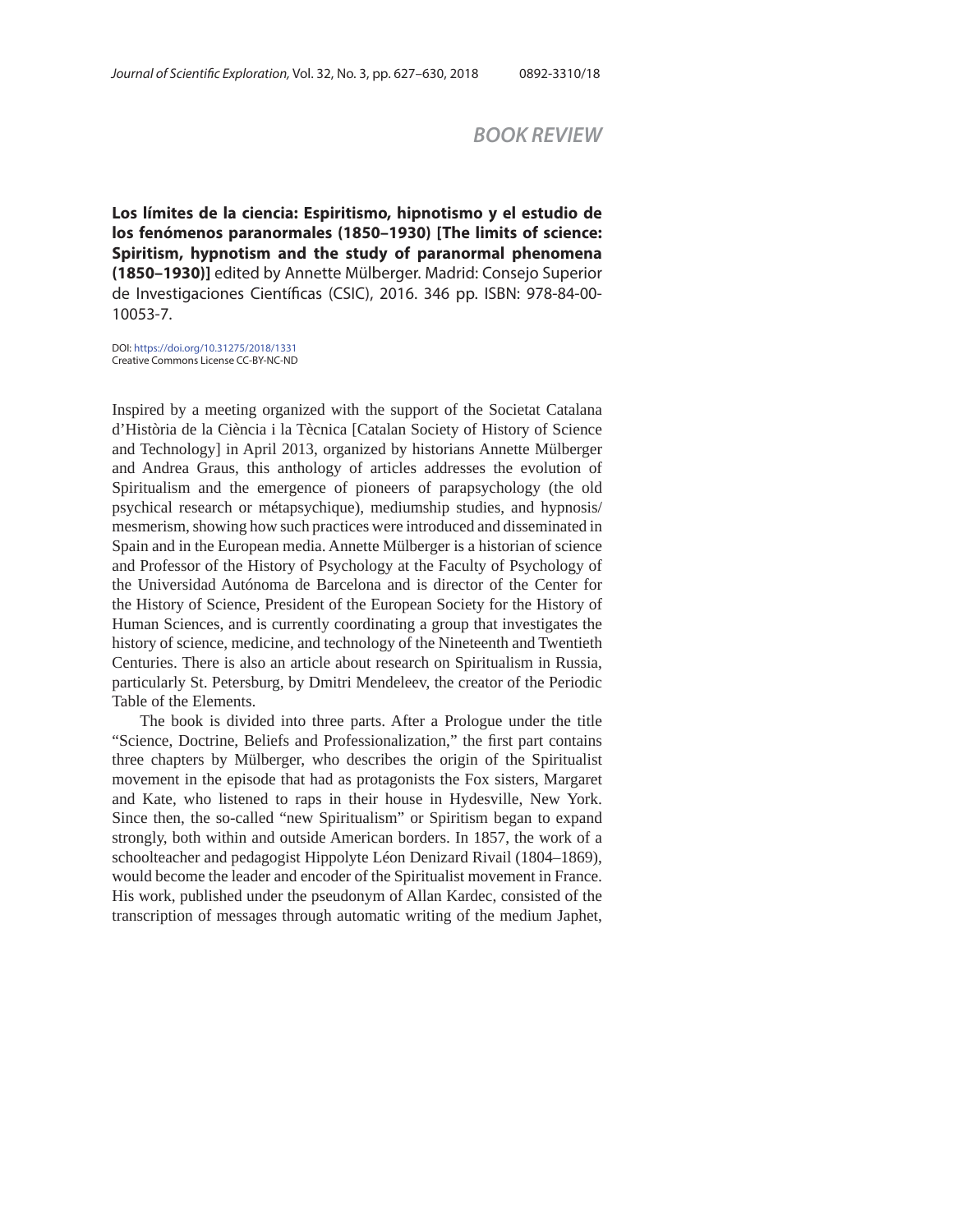through whom he wrote the Spiritist "pentateuch," a collection of five writings that became the mandatory reading of the Kardecian spiritism.

In Chapter II, "Spiritism arrives in Spain: The clash with the Catholic church and the First International Congress," Mülberger presents the way in which Spiritualism—as in all Western countries—was introduced among families through "table-turning" through which sitters in a séance could "get in touch" with the spiritual world. By then, important figures of the Spanish cultural world, such as Manuel Sanz and Benito (1860–1911), the Count of Torres Solanot (1840–1902), as well as the Spanish medium Amalia Domingo Soler (1835–1909), contributed to the spread of Spiritualism in all of Spain. The First International Spiritualist Congress held in Barcelona in 1888, and the clash of Spiritualism with the Church, produced a conflict of interest to the point that dozens of books on spiritualism were burned in an Act of Faith [Auto de Fe], among others, in a public bonfire organized by the Catholic Church.

In Chapter III, "The investigation of the paranormal," Mülberger analyzes the different lines of research that arose from a psychic (psi) hypothesis such as the mental activity of the medium but disconnected from discarnate spirits, in order to explore the spiritualist phenomena from a scientific perspective. In the English-speaking literature, these studies were known as psychical research, but in Spain the French literature was well-known as métapsychique, a term coined by the physiologist and Nobel Laureate Charles Richet. In later years the industrialist Jean Meyer and others founded the Institute Métapsychique International in Paris in 1919. Mülberger highlights research studies of the British physicist William Crookes (1823–1913), the psychological theories of F. W. H. Myers (1843–1901) with regard to the "subliminal self," Pierre Janet's (1859–1947) studies about mediumship, and studies of materializations in the laboratory by Baron von Schrenck-Notzing (1862–1929).

In Chapter 4, Andrea Graus presents "Dispelling the spirits: The scientific study of mediumship," in which she develops the idea that spiritualists should create the necessary conditions to "cultivate" mediums, allowing those sensitive people to develop their mediumship through training, and thus contributing to a secular religion. Spiritualism circles were not composed of spiritual leaders but were deeply democratic, so that all people had the possibility to discover their own "channels of communication with the spiritual world, through automatic writing or speakers mediumship, or other exceptional modalities such as painting or drawing" (pp. 112–113). The Spanish Nobel Prize winner Santiago Ramón y Cajal (1852–1934) also showed a keen interest in the Spiritualism movement. Since 1882, hypnotism had a progressive presence in the Spanish medical community, and in Chapter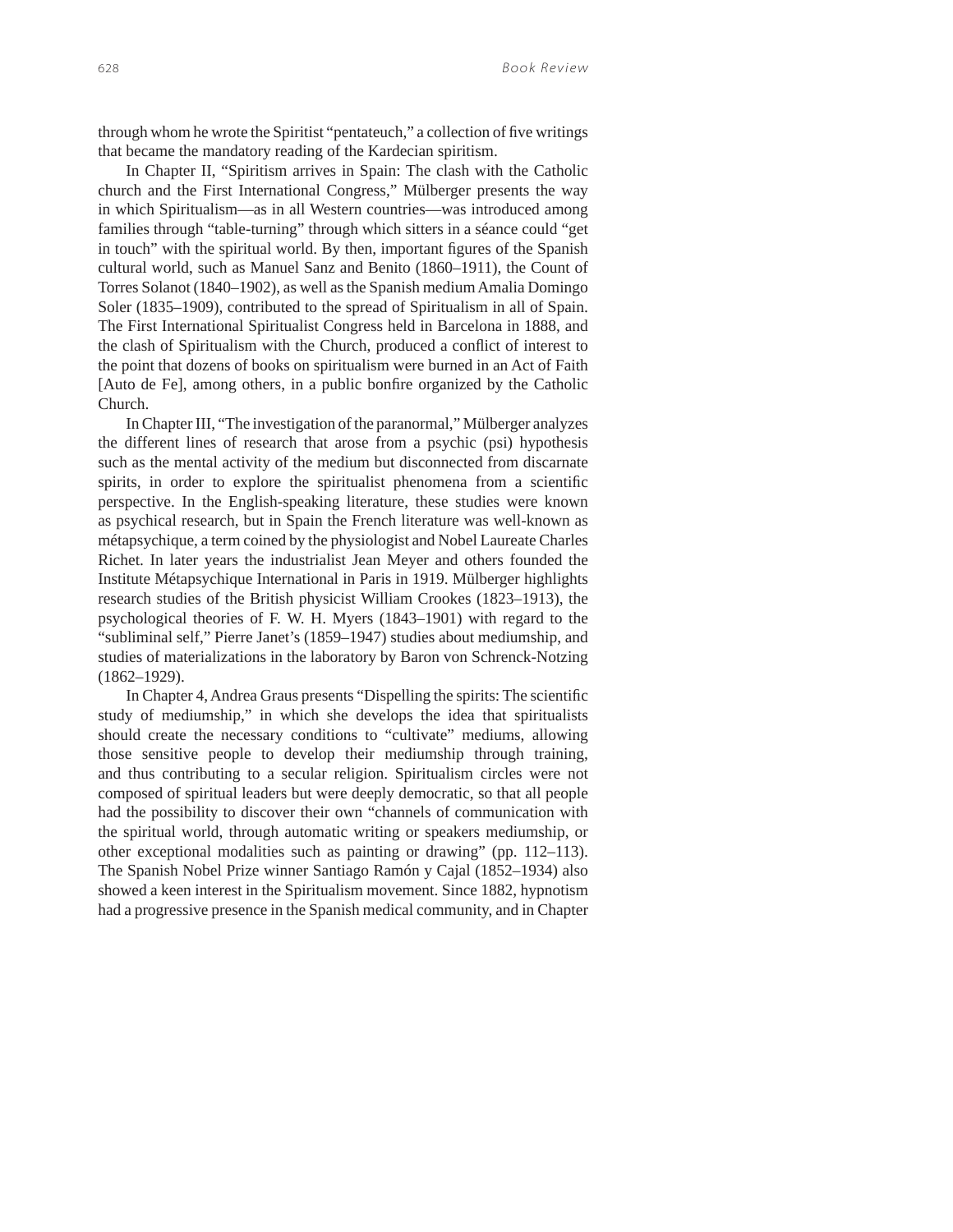5 Ángel González de Pablo addresses the process of scientific legitimization of hypnotism in the context of psychology and mainstream medicine. According to him, Spanish doctors such as Juan Giné y Partagás (1836–1902) and Luis Simarro  $(1851-1921)$ , contributed very influentially in the publications on hypnotism and played a fundamental role in the consolidation of the study of hypnotism in Spain.

In Chapter 6, "The practice of the Metapsychic: A Marquis investigating clairvoyance," historian Mónica Balltondre examines the studies of Joaquin Jose Javier Argamasilla de La Cerda y Bayona, wellknown as the Marquis of Santa Cara (1870– 1940). He was a Navarrese aristocrat based



in Madrid who devoted himself to studying mental experiments on telepathy at home, and published one of the few well-known Spanish books *Un Tanteo en el Misterio* [*An Estimate in Mystery: Experimental Essays on Somnambulist Lucidity*], in the 1920s, based on in his experiences with his son Joaquin, who was well-known as a psychic and visited New York for an interview and a number of experimental sessions with magician and escape artist Harry Houdini. According to Marquis of Santa Cara, Joaquin was better-known for claiming an ability to see through opaque objects. His father began to make demonstrations of his psychic ability for reading paper sheets tucked inside sealed boxes or guessing the hour of clocks (previously handled) also hidden from sight. Among the audience of these shows was the Spanish writer Valle-Inclan, who was a friend of the Marquis of Santa Cara and became convinced that Joaquín's powers were real. In Chapter 7, Nicole Edelman argues that the beliefs of the spiritualists established a distinction between a person sensitive to the influence of the spirits and the sleepwalker who acts under the influence of his own spirit (spiritualistic vs. animistic theories).

In the Epilogue, Mülberger recognizes that the history of this articulation "science and spiritism" requires an interpretation that forces us to situate ourselves in the history of scientific thought of the time in agreement with other Latin American authors who also found similar data in their own historical studies, such as those carried out in Argentina (Gimeno, Corbetta, & Savall 2013, Quereilhac 2016, Parra 1995), Chile (Vicuña 2006), or México (Leyva 2005).

*The Limits of Science* ends with an "Appendix" that includes a definition